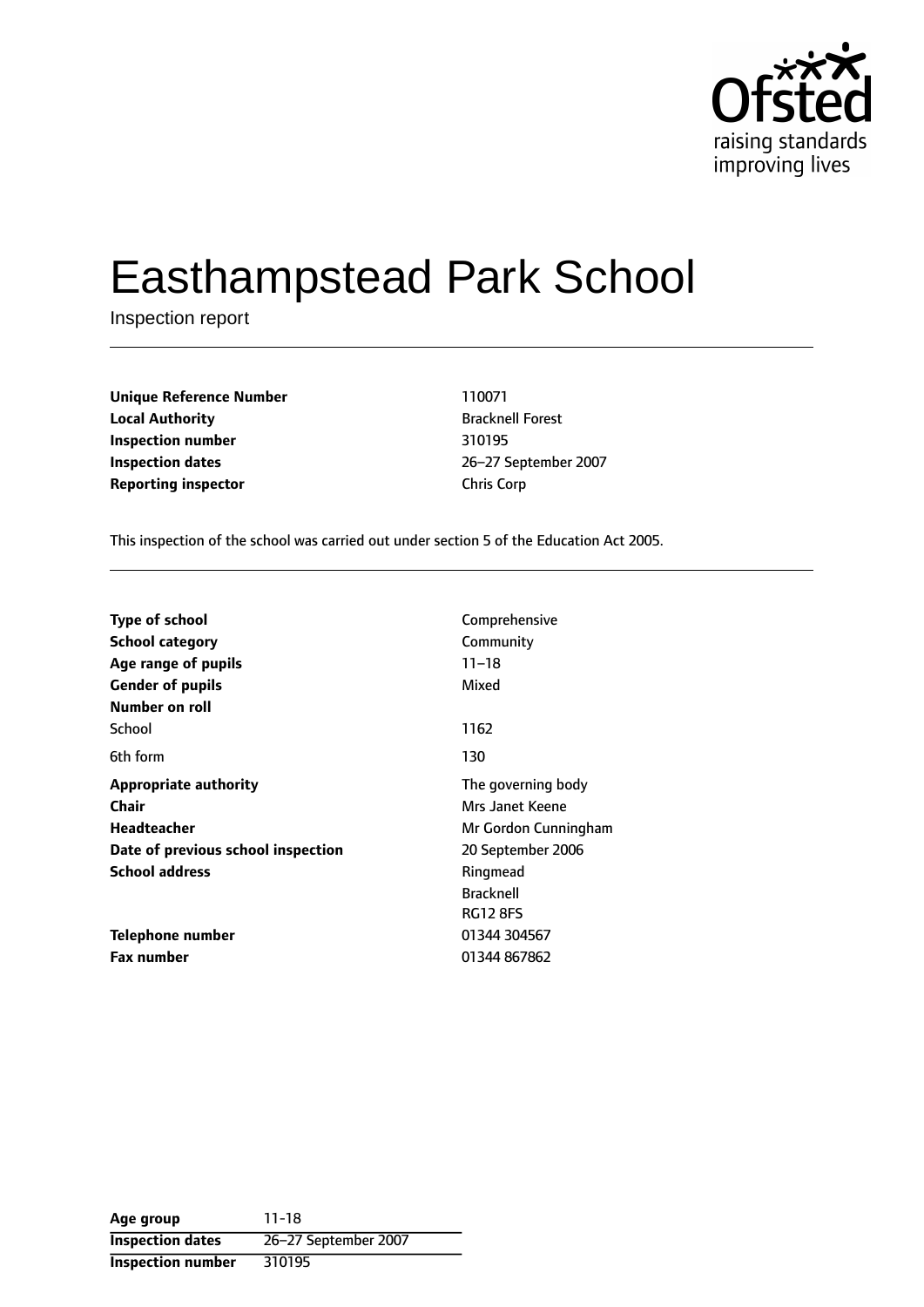.

© Crown copyright 2007

#### Website: www.ofsted.gov.uk

This document may be reproduced in whole or in part for non-commercial educational purposes, provided that the information quoted is reproduced without adaptation and the source and date of publication are stated.

Further copies of this report are obtainable from the school. Under the Education Act 2005, the school must provide a copy of this report free of charge to certain categories of people. A charge not exceeding the full cost of reproduction may be made for any other copies supplied.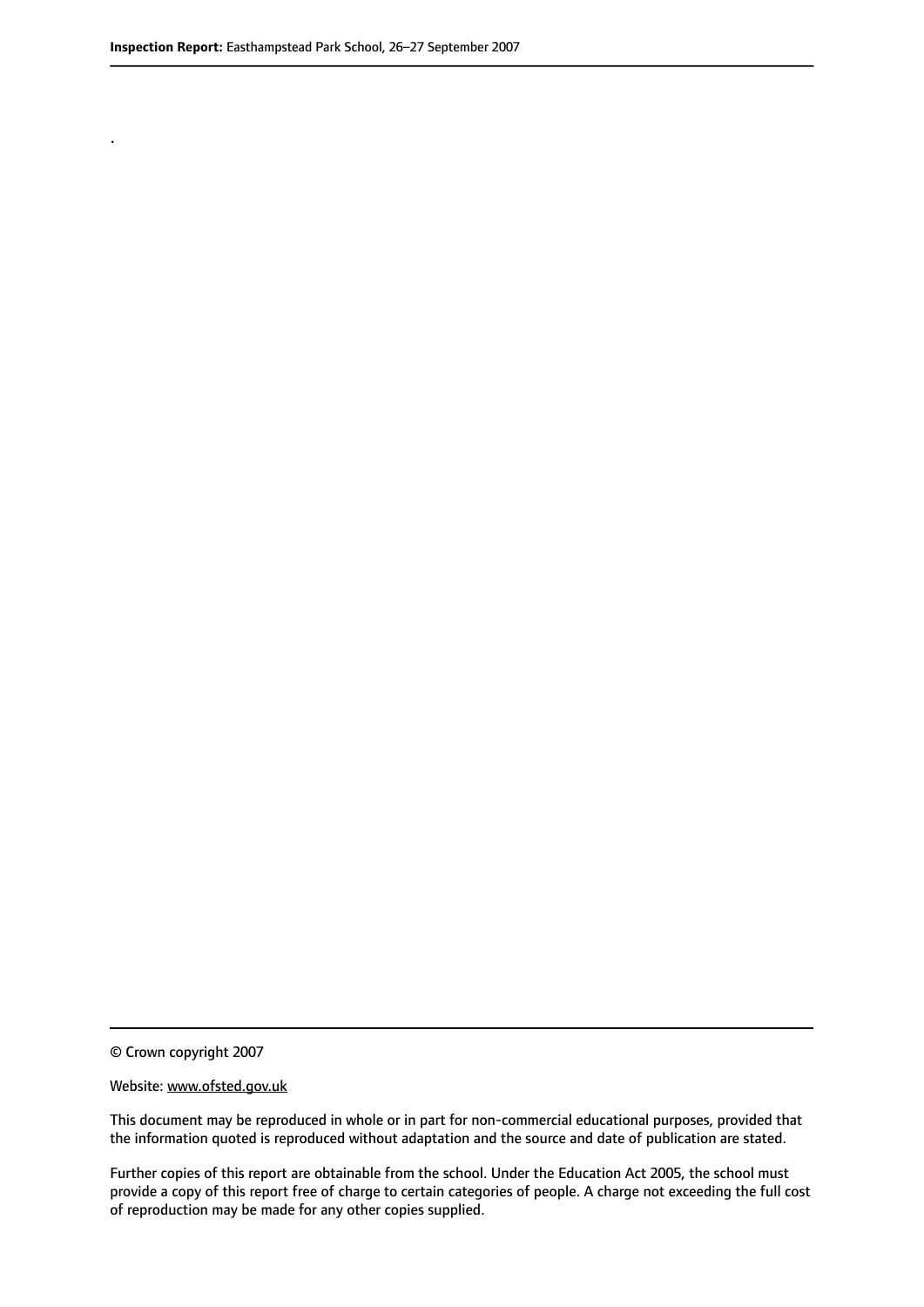# **Introduction**

The inspection was carried out by five Additional Inspectors.

At the previous inspection in September 2006 it was judged that the school required significant improvement, as it was performing significantly less well than could be reasonably expected.

## **Description of the school**

Easthampstead Park is an 11-18 school for girls and boys. It is larger than the average school. The majority of the students are from white British backgrounds. There are, however, significant numbers of students from other ethnic backgrounds and many of these have English as an additional language. The number of students with learning difficulties and disabilities is close to the national average. The proportion of students taking free school meals is well below average. Students come from a wide range of backgrounds. The school has experienced a great deal of change over the past five years. There have been four different headteachers and many other staff changes in this period.

## **Key for inspection grades**

| Grade 1 | Outstanding  |
|---------|--------------|
| Grade 2 | Good         |
| Grade 3 | Satisfactory |
| Grade 4 | Inadequate   |
|         |              |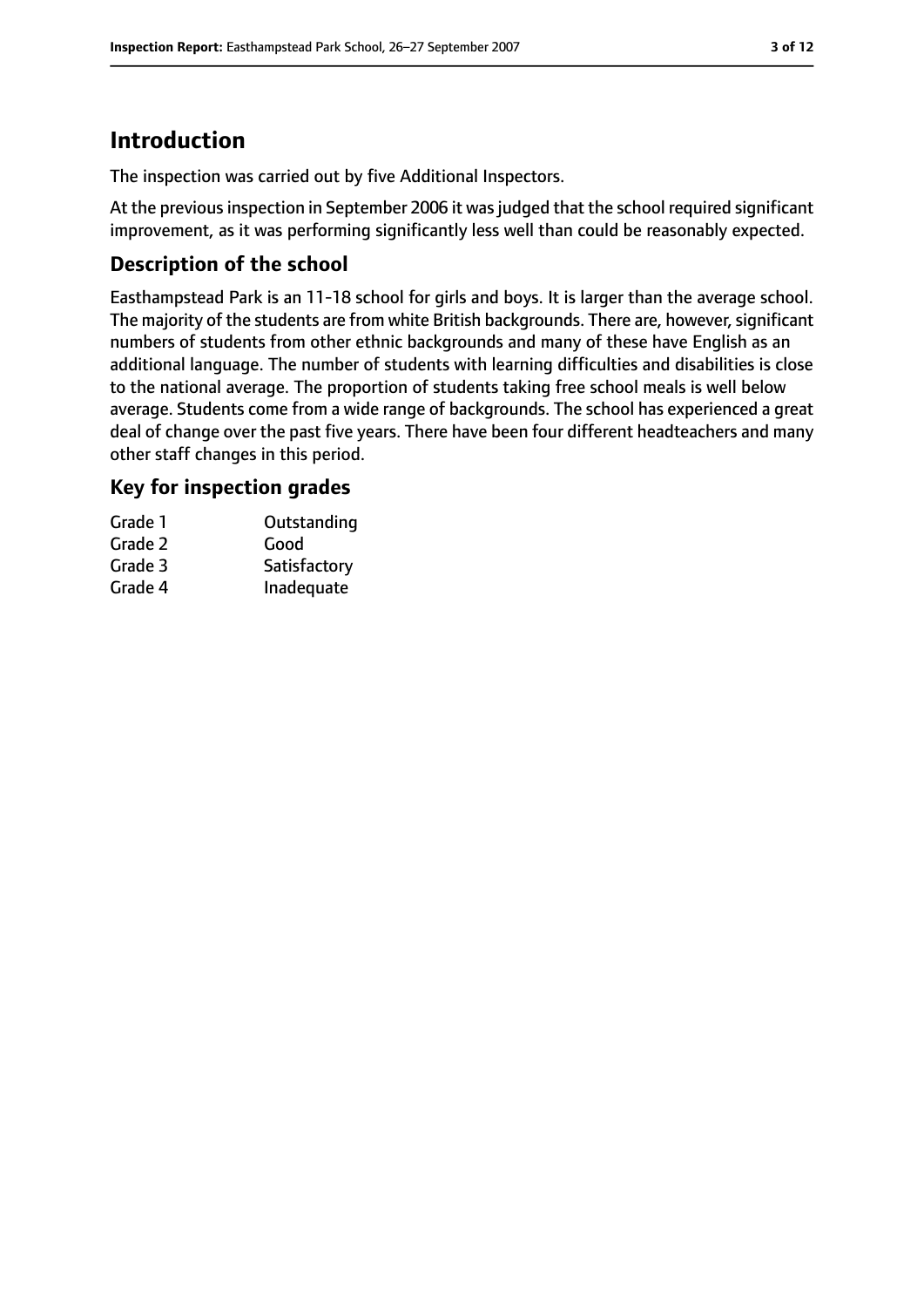# **Overall effectiveness of the school**

#### **Grade: 3**

In accordance with section 13 (5) of the Education Act 2005, HMCI is of the opinion that the school no longer requires significant improvement.

This is a satisfactory and improving school with some good aspects. The strong leadership of the new headteacher, a newly formed senior management team and the appointment of a wide range of permanent specialist teachers have resulted in better teaching and progress in lessons throughout the school. Students and parents comment favourably on the improvements in behaviour, teaching and the support given to students. One parent commented that, 'The school has improved over the past 9 months and I am happy that my younger son will be joining his brother at the school next year'. Other parents were less satisfied with the school especially with the behaviour of some students and the effectiveness of some of the teaching. Some parental comments are based on incidents regarding staff that have now left. The school is not providing enough information for these parents about the school.

The achievement of students is satisfactory throughout the school and standards were rising, but below the national average, over the past few years. Although standards fell at the end of Key Stage 3 and 4 in 2007 students are doing much better this year and there is strong evidence that standards are now close to the national average. The school, in their accurate evaluation, concluded that the major reason for the fall in standards in 2007 was the very high number of temporary staff in many subject areas. Students are now taught by permanent specialist staff that have replaced the temporary teachers over the past year. These teachers now monitor the progress of students over a period of time and plan lessons accordingly. The students are supported adequately for their future careers or further education but there is a need to improve numeracy and literacy. Although standards are rising they are still not high enough especially in English, mathematics and science. Many teachers follow the school policies effectively, for example, by using agreed behaviour strategies, but there is inconsistency in the application of the procedures across subjects and between teachers.

The school monitors the quality of teaching and learning in detail and accurately. The senior leadership and local authority have clearly demonstrated that the number of ineffective lessons has fallen dramatically. They are not complacent and realise that there is still much more to do to improve teaching and learning. In some lessons teaching is less effective because students find the work uninteresting or too easy and their progress is, as a result, slower. There are many examples of good teaching and learning in the school and these good practices are now being shared and adopted by other teachers. Students' behaviour seen around school and in most, but not all, lessons was satisfactory and in many cases good. Most students enjoy school and attendance is rising. The inspirational leadership of the headteacher and governors is setting much higher expectations that are reflected in improved behaviour and attitudes to learning.

The senior management team work in close cooperation with the effective governing body and receive good support from the local authority. Governors are proactive and an integral part of school life. The school has clearly identified the major areas requiring improvement. Many new initiatives have been introduced that have contributed to the improvements seen in the school. These have had a rapid and positive impact on the school. The school is now using challenging and realistic targets to monitor the progress made in subjects and for every student. There are procedures in place to support students who are identified as not reaching their targets but there is again, some inconsistency across subjects.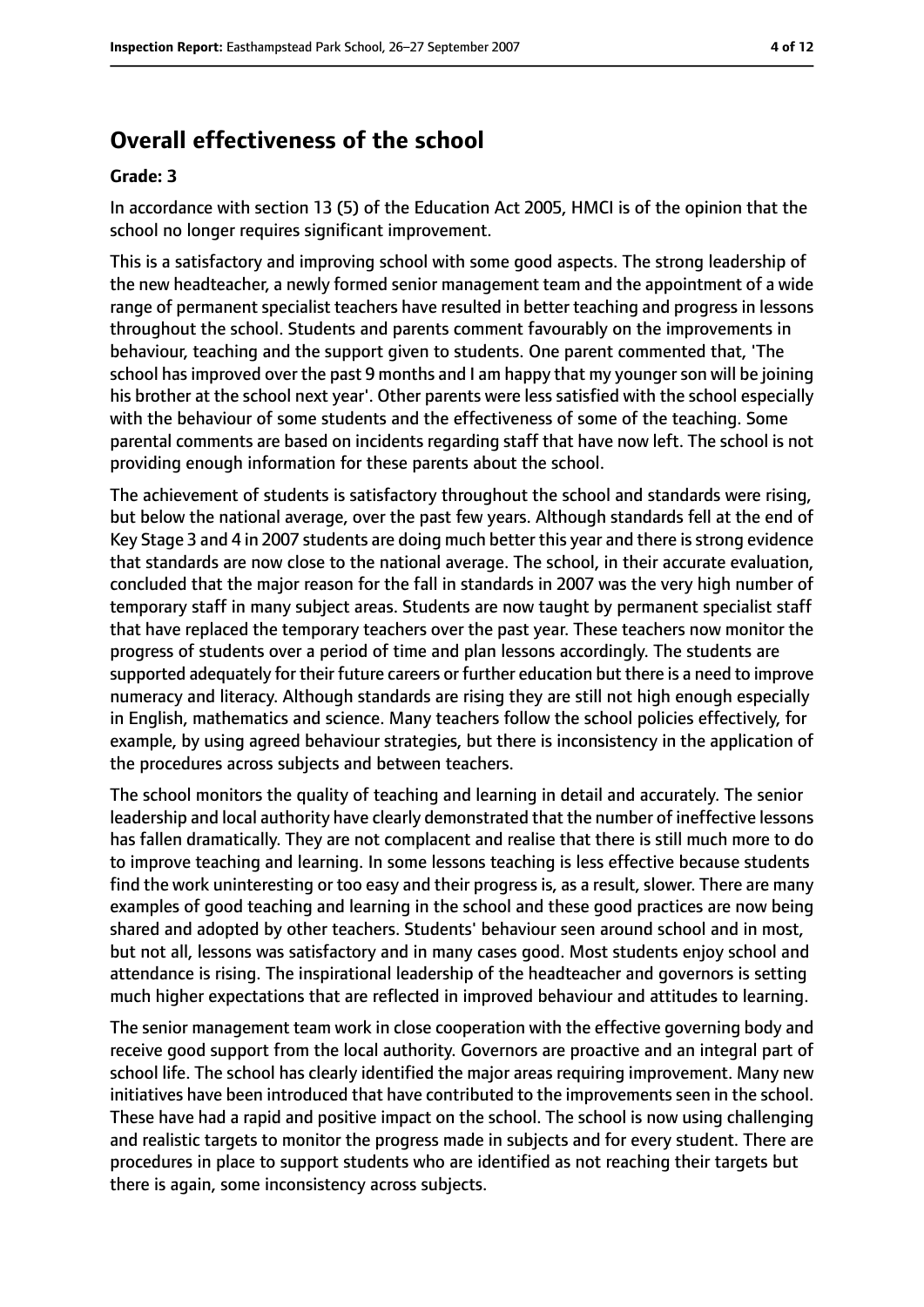# **Effectiveness of the sixth form**

#### **Grade: 3**

The sixth form was judged as inadequate at the last inspection but is now satisfactory. Although examination results for advanced level courses are improving they are still below the national average. This represents satisfactory achievement for these students given their starting points on entry to the sixth form. Results in the A/S examinations in 2007 indicate a significant improvement in the overall achievement of these students and achievement of those students on vocational courses is good. Overall achievement is satisfactory.

The newly appointed head of sixth form provides good leadership and management. Positive and very effective action has been taken to deal with areas needing improvement from the last inspection. For example, procedures for monitoring student progress and responding to underachievement have improved significantly and strategies for ensuring continued progress in this area are now secure. Recent reviews of subjects where students have achieved less well have led to appropriate and effective intervention and support.

The curriculum is satisfactory and provides a range of subjects that meet most students' needs. Recent developments in vocational courses have been successful especially the BTEC Sport and NVQ football coaching courses. There are a good range of enrichment courses provided for all students who also benefit from a range of very good facilities.

There is very clear guidance for students about available courses and about future career opportunities. As a result the great majority complete their chosen courses. The quality of teaching and learning is satisfactory. Students respond well in lessons especially when given responsibility and when clear targets based on prior attainment are set. Their personal development is good. They enjoy lessons, are keen to learn and develop good relationships with teachers. They make a good contribution to the school and the local community and all are involved in weekly community service activities. The capacity for the sixth form to improve is good.

## **What the school should do to improve further**

- Raise standards across the whole school in all subjects, especially in English, mathematics and science.
- Ensure that the teaching has a greater impact on students and that all lessons are more stimulating and challenging.
- Ensure that all staff apply the agreed policies on behaviour and assessment.
- To involve parents more effectively in the process of school improvement by improving communications.

A small proportion of the schools whose overall effectiveness is judged satisfactory but which have areas of underperformance will receive a monitoring visit by an Ofsted inspector before their next section 5 inspection.

# **Achievement and standards**

#### **Grade: 3**

#### **Grade for sixth form: 3**

Students enter the school with standards just below the national average. Standards at the end of Key Stage 3 have been close to the national average over a period of time but fell last year. Mathematics and science were close to their targets and have been consistently higher than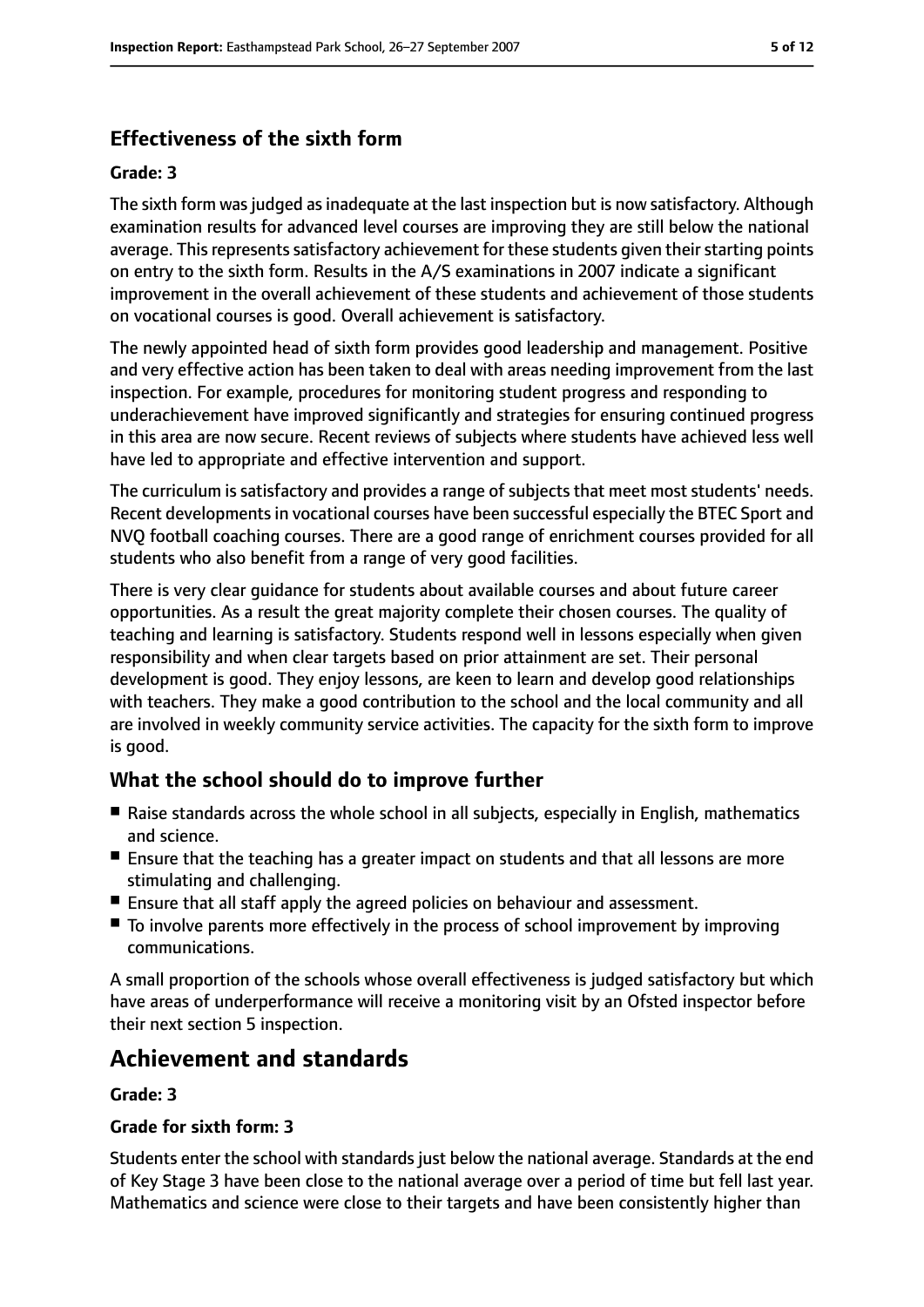English. The number of students gaining the higher levels increased in 2007. The achievement of students overall at the end of Year 9 was satisfactory.

Standards at GCSE had been rising steadily towards the national average and are highest in religious studies, history, art and physical education. In 2006 49% of students gained 5 A\*-C grades. This represents satisfactory achievement. However, boys achieved less well than girls. The unvalidated results in 2007 show a fall in standards with 39% of students gaining 5 A\*-C. This was a disappointment to the school but not unexpected despite strenuous support for students. The standards in the current Year 11 as seen in lessons, GCSE modular results and from the school's monitoring data are now significantly higher and closer to the national average. This represents a return to the pattern of rising trends. Achievement is satisfactory. Boys are achieving better than in previous years and demonstrates the school's ability to bring about significant improvement. The achievement of students with learning difficulties and disabilities or with English as an additional language is also satisfactory.

There was a rise in standards in the sixth form in 2007 compared to the previous year. The achievement of students at A and AS level was satisfactory and good in a range of vocational based subjects.

# **Personal development and well-being**

#### **Grade: 3**

#### **Grade for sixth form: 2**

Students' personal development issatisfactory in the main school and is good in the sixth form. Their spiritual, moral, social and cultural development is adequate. The behaviour of most students is satisfactory and improving. In many lessons behaviour is good but disruptive behaviour in a small number of lessons restricts learning. Several parents and students referred to this. One parent commented, 'In certain classes disruptive elements mean precious learning time is lost.' Attendance levels are at the national average and improving. The enthusiasm and interest shown by sixth form students contributes well towards their achievements.

Students say they feel safe and secure and are not unduly concerned about bullying. Students have a sound awareness of healthy lifestyles. Students' contribution to the community is improving with opportunities to take on responsibilities. The school council contributes well to school life and have been involved with governors to develop their Racial Awareness policy and in undertaking specific training to become peer mediators. The experience they are gaining from work related learning helps towards their sound preparation for later life.

# **Quality of provision**

#### **Teaching and learning**

#### **Grade: 3**

#### **Grade for sixth form: 3**

The quality of teaching and learning is satisfactory in both the main school and the sixth form. This is in line with the school's and local authority's judgement. Most lessons are at least satisfactory and many are good. Teaching is improving as a result of new appointments, regular monitoring by senior leaders and initiatives to promote improved learning opportunities. Older students acknowledge that teaching has improved recently and that there is now a greater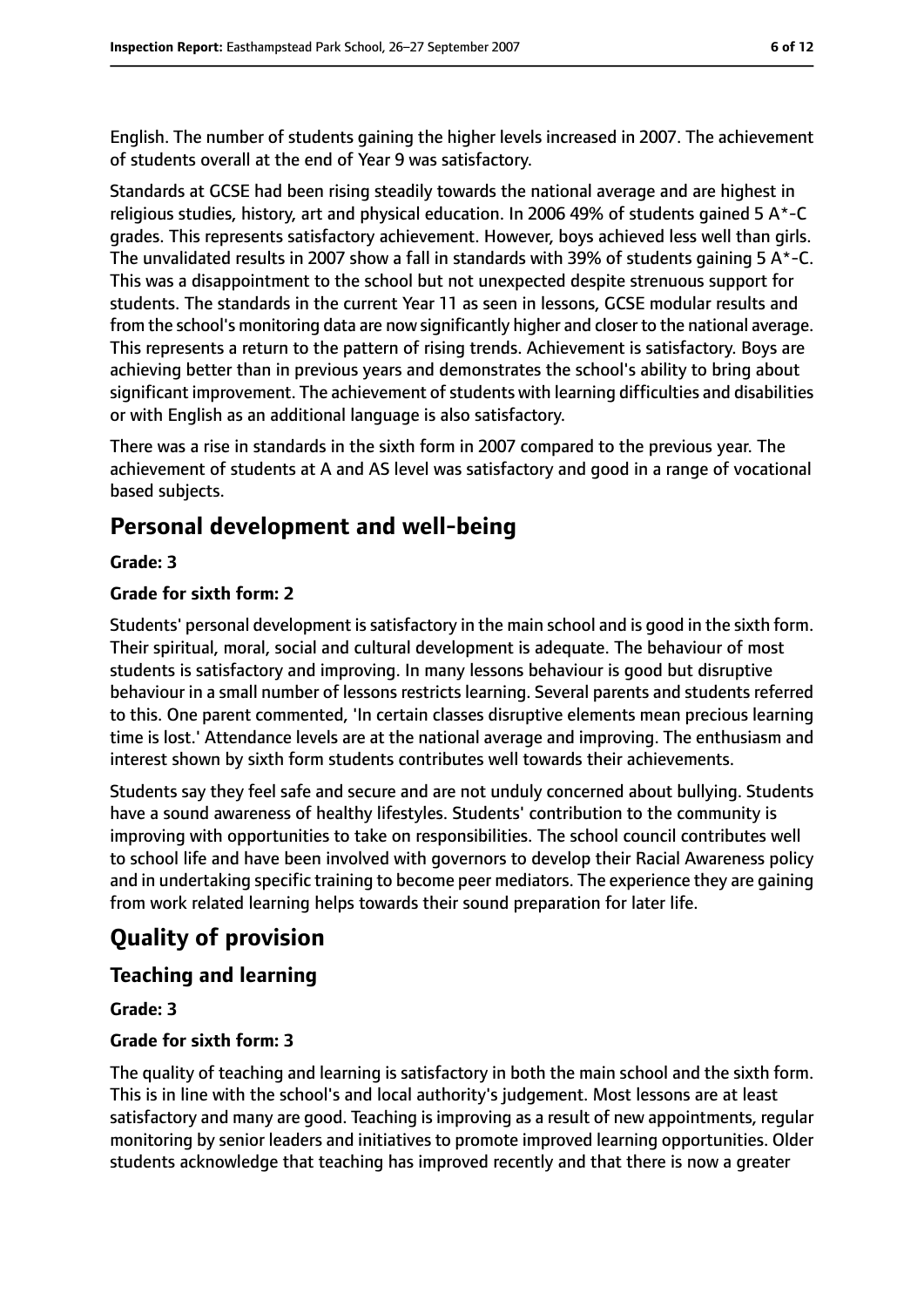variety of teaching styles. However, there is still some inconsistency in the quality of teaching across subjects.

Most teachers use their sound subject knowledge to plan lessons that challenge the students. They make effective use of resources such as interactive whiteboards to engage and motivate students. In most lessons teachers have high expectations and enjoy good relationships with their students who are able to demonstrate measurable progress in their learning. Occasionally, the teaching does not build on students' prior learning, tasks are too easy, and expectations too low.

In some subject areas assessment supports students' progress well. However, senior managers recognise that there are some inconsistencies and the school has good plans to consolidate and disseminate the good practice that exists within humanities and art. Teachers' marking generally incorporates positive comments however not all teachers give students sufficient guidance on what is needed in order to improve.

#### **Curriculum and other activities**

#### **Grade: 3**

#### **Grade for sixth form: 3**

The curriculum at Key Stage 3 is broad and balanced and meets statutory requirements. At Key Stage 4 the curriculum covers an appropriate range of compulsory and optional courses, including some taught at the local college. These choices allow students to pursue a range of career options and sixth form courses. All students benefit from a personal, social and health education programme that promotes safe and healthy living. The curriculum also incorporates opportunities for students to extend their knowledge and understanding of enterprise and work related skills.

Adequate procedures are in place to identify students with learning difficulties and those who are gifted and talented. Generally, students with learning difficulties make progress in line with their peers. This is due to the relevant and suitable range of subjects available that engage and motivate these students. Gifted and talented students are benefiting from a better provision.

The school provides a wide range of extra curricular activities including sport, music and drama. These activities are available before and after school and at lunchtimes. The school is actively seeking to involve greater numbers of students. Students that do participate enjoy the activities and believe them to be beneficial. The school also makes available a comprehensive calendar of trips and visits, many of which support and enrich students' learning.

#### **Care, guidance and support**

#### **Grade: 3**

#### **Grade for sixth form: 2**

The care, guidance and support of students is satisfactory with some good features. There are very good procedures for identifying vulnerable students and giving them the support they need. Links with support services are good and support for students with learning difficulties and disabilities enable them to progress as well as their peers. Child protection procedures are secure.

Behaviour is improving since the school has refocused attention on the Consistency Management and; Cooperative Discipline (CMCD) programme. Some parents and students have expressed concerns about bullying but most students confirm that it is successfully dealt with. The school is establishing procedures to assess and track students' achievement and progress in order to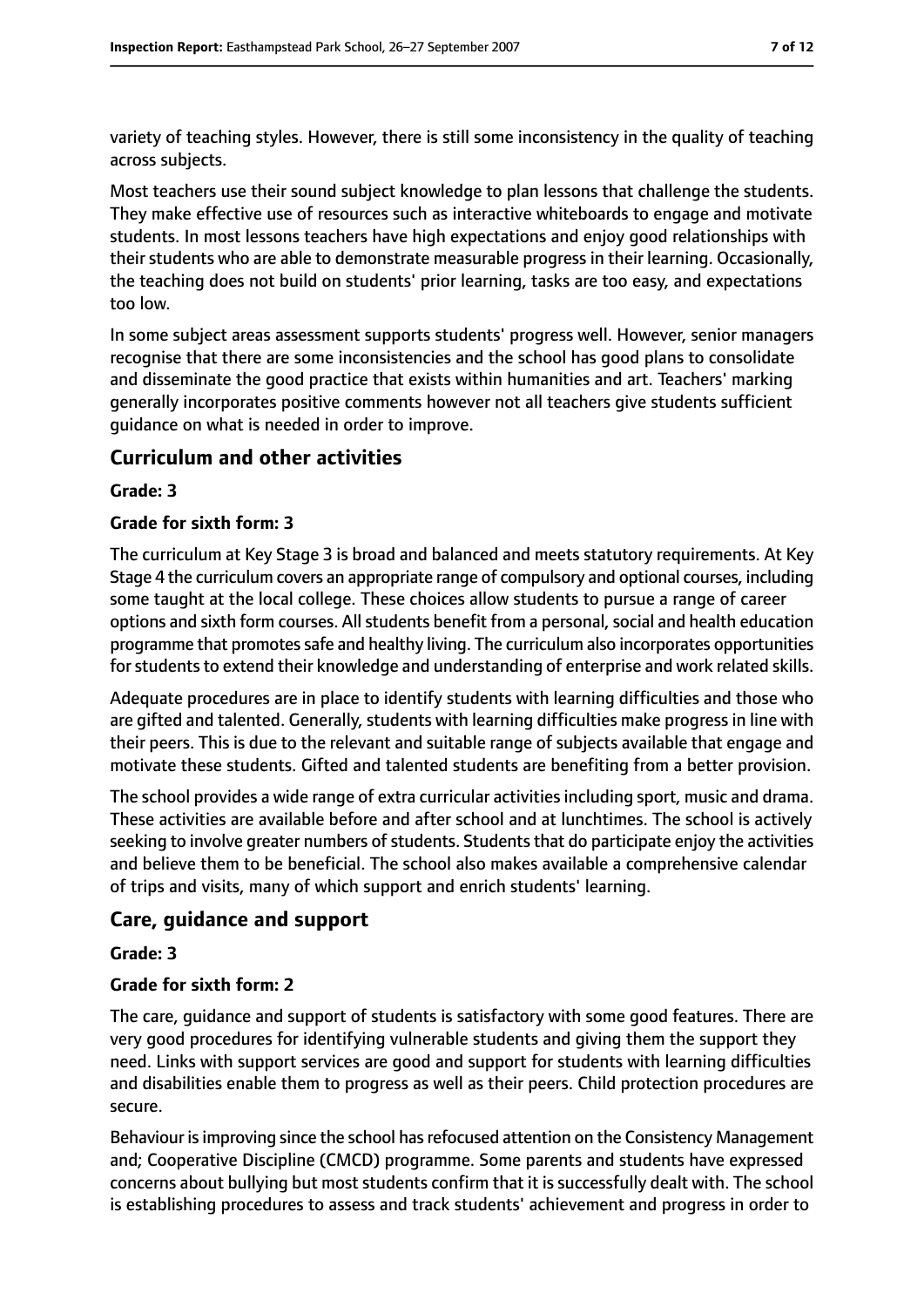monitor the effectiveness of teaching. Feedback to students is not used consistently well so that too many students are unclear about their progress or what they need to do to improve. The school provides good levels of support and guidance for sixth form students and these help them move on successfully to the world of work or further education.

# **Leadership and management**

#### **Grade: 3**

#### **Grade for sixth form: 2**

Leadership and management is satisfactory overall with some strong features. The excellent headteacher is well supported by a highly effective deputy headteacher, governors and local authority. The issues identified by the previous inspection have been rigorously and effectively addressed. The reputation of the school is improving. The senior leadership team have a clear vision for the school that is shared by governors. The governing body is effective, they know the school well enough to challenge underperformance where it exists. There has been a greater emphasis on devolved and shared leadership. As a result, the recently restructured senior leadership team is enabling middle managers to start to undertake key tasks and to focus on strategies to improve the quality of teaching and learning.

Within the school there is a strong commitment to inclusion and the care and concern for all students is a high priority. Some parents voice concerns over what they perceive to have been a decline in the school in recent years but many write to express their confidence in the headteacher and they acknowledge the recent improvements. However, the school has not yet attracted good support from some parents. The school sets challenging but realistic targets throughout the school. These are used to monitor progress well and are a central focus in the school's evaluation. The improving quality of leadership has been an important factor in the developments leading to a satisfactory education for students and demonstrates a good capacity to improve further.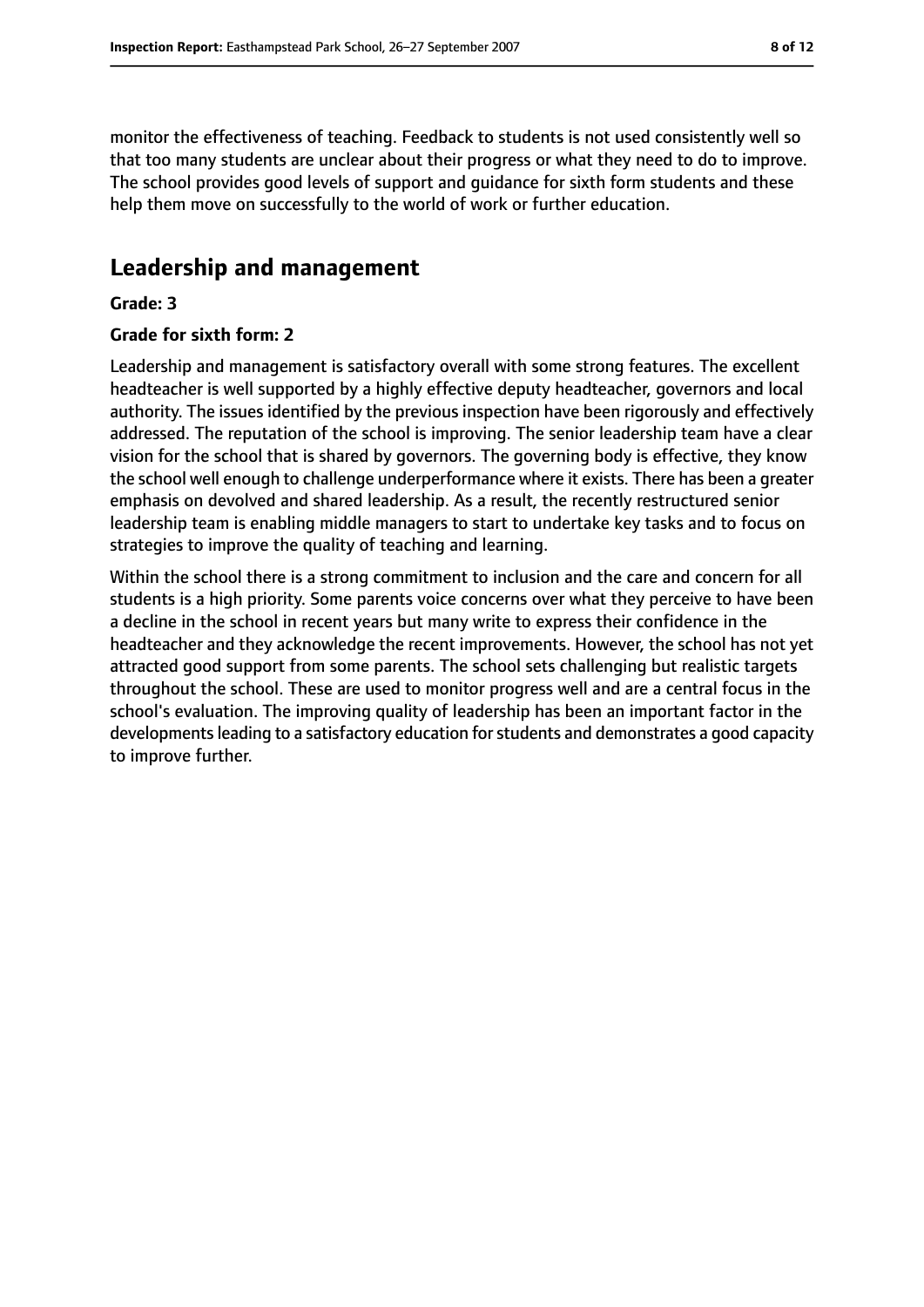**Any complaints about the inspection or the report should be made following the procedures set out in the guidance 'Complaints about school inspection', which is available from Ofsted's website: www.ofsted.gov.uk.**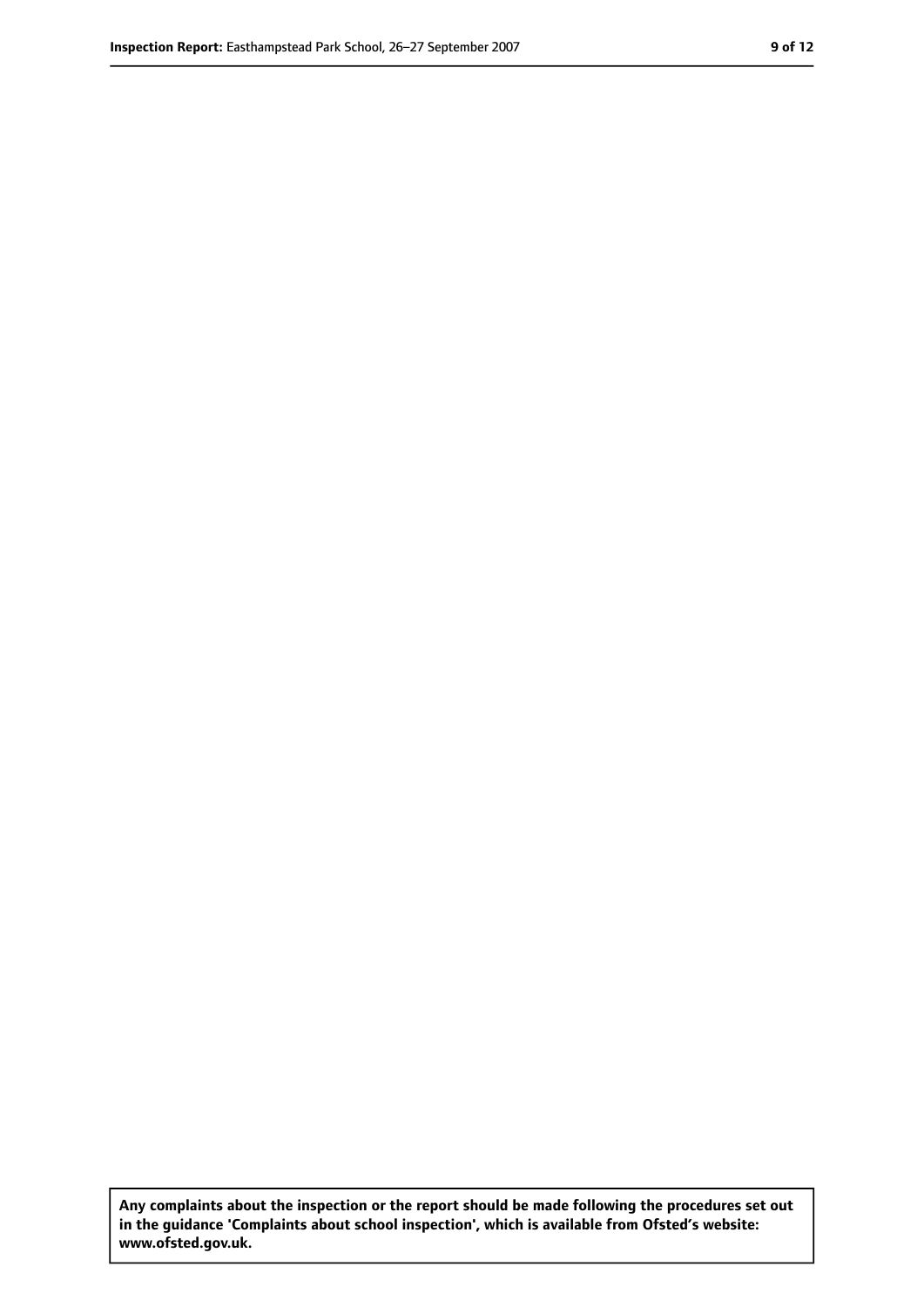#### **Annex A**

# **Inspection judgements**

| Key to judgements: grade 1 is outstanding, grade 2 good, grade 3 | <b>School</b>  | $16-19$ |
|------------------------------------------------------------------|----------------|---------|
| satisfactory, and grade 4 inadequate                             | <b>Overall</b> |         |

## **Overall effectiveness**

| How effective, efficient and inclusive is the provision of<br>education, integrated care and any extended services in meeting<br>the needs of learners? |     |     |
|---------------------------------------------------------------------------------------------------------------------------------------------------------|-----|-----|
| Effective steps have been taken to promote improvement since<br>the last inspection                                                                     | Yes | Yes |
| How well does the school work in partnership with others to<br>promote learners' well-being?                                                            |     |     |
| The capacity to make any necessary improvements                                                                                                         |     |     |

## **Achievement and standards**

| How well do learners achieve?                                                                               |  |
|-------------------------------------------------------------------------------------------------------------|--|
| The standards <sup>1</sup> reached by learners                                                              |  |
| How well learners make progress, taking account of any significant<br>variations between groups of learners |  |
| How well learners with learning difficulties and disabilities make<br>progress                              |  |

# **Personal development and well-being**

| How good is the overall personal development and<br>well-being of the learners?                                  |   |  |
|------------------------------------------------------------------------------------------------------------------|---|--|
| The extent of learners' spiritual, moral, social and cultural<br>development                                     | 3 |  |
| The extent to which learners adopt healthy lifestyles                                                            |   |  |
| The extent to which learners adopt safe practices                                                                |   |  |
| How well learners enjoy their education                                                                          |   |  |
| The attendance of learners                                                                                       |   |  |
| The behaviour of learners                                                                                        |   |  |
| The extent to which learners make a positive contribution to<br>the community                                    |   |  |
| How well learners develop workplace and other skills that will<br>contribute to their future economic well-being |   |  |

# **The quality of provision**

| How effective are teaching and learning in meeting the<br>full range of the learners' needs?          |    |
|-------------------------------------------------------------------------------------------------------|----|
| How well do the curriculum and other activities meet the<br>range of needs and interests of learners? | ્ર |
| How well are learners cared for, guided and supported?                                                |    |

 $^1$  Grade 1 - Exceptionally and consistently high; Grade 2 - Generally above average with none significantly below average; Grade 3 - Broadly average to below average; Grade 4 - Exceptionally low.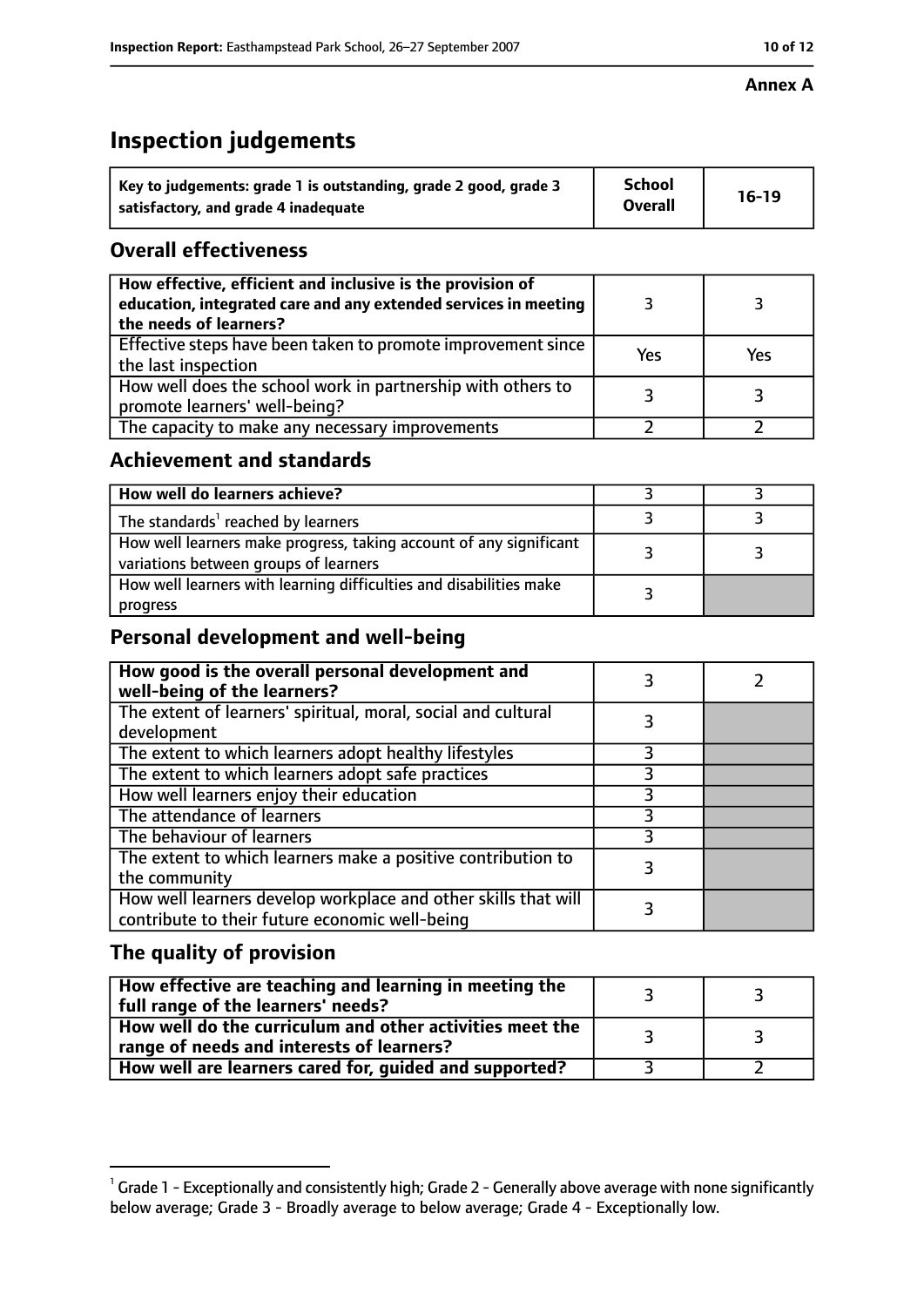#### **Annex A**

# **Leadership and management**

| How effective are leadership and management in raising<br>achievement and supporting all learners?                                                 | 3              |     |
|----------------------------------------------------------------------------------------------------------------------------------------------------|----------------|-----|
| How effectively leaders and managers at all levels set clear<br>direction leading to improvement and promote high quality of<br>care and education | 2              |     |
| How effectively leaders and managers use challenging targets<br>to raise standards                                                                 | 3              |     |
| The effectiveness of the school's self-evaluation                                                                                                  | $\overline{2}$ |     |
| How well equality of opportunity is promoted and discrimination<br>tackled so that all learners achieve as well as they can                        | 3              |     |
| How effectively and efficiently resources, including staff, are<br>deployed to achieve value for money                                             | 3              |     |
| The extent to which governors and other supervisory boards<br>discharge their responsibilities                                                     | 2              |     |
| Do procedures for safeguarding learners meet current<br>qovernment requirements?                                                                   | Yes            | Yes |
| Does this school require special measures?                                                                                                         | No             |     |
| Does this school require a notice to improve?                                                                                                      | No             |     |